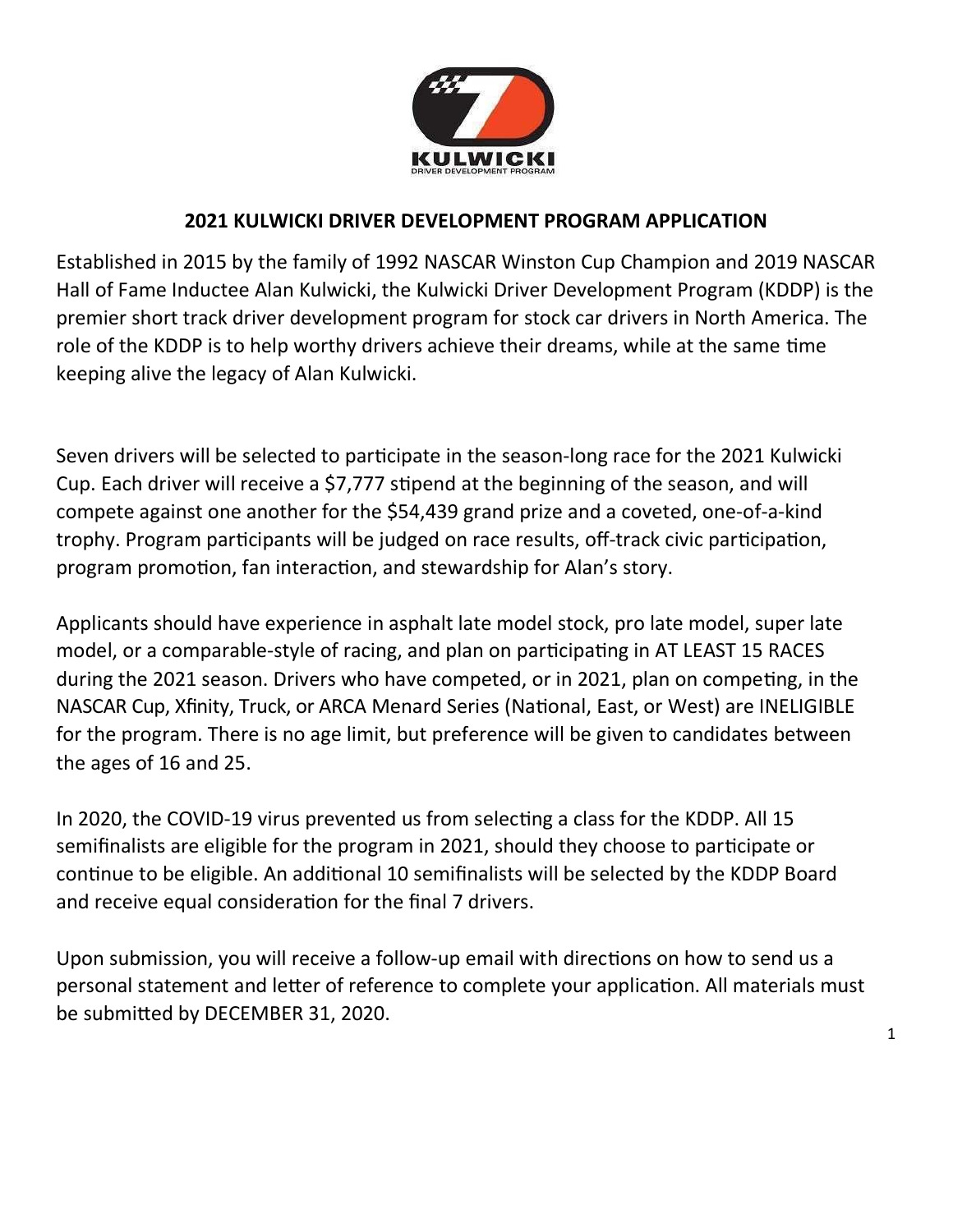

#### PERSONAL INFORMATION

NAME:

ADDRESS:

CITY:

STATE:

ZIP CODE:

PHONE:

EMAIL:

DATE OF BIRTH:

### EDUCATION - Please indicate highest level reached (School/Location - Degree/Year)

HIGH SCHOOL:

2-YEAR DEGREE:

4-YEAR DEGREE:

GRADUATE DEGREE:

#### EMPLOYMENT HISTORY

EMPLOYER:

TITLE/ROLE:

LENGTH OF EMPLOYMENT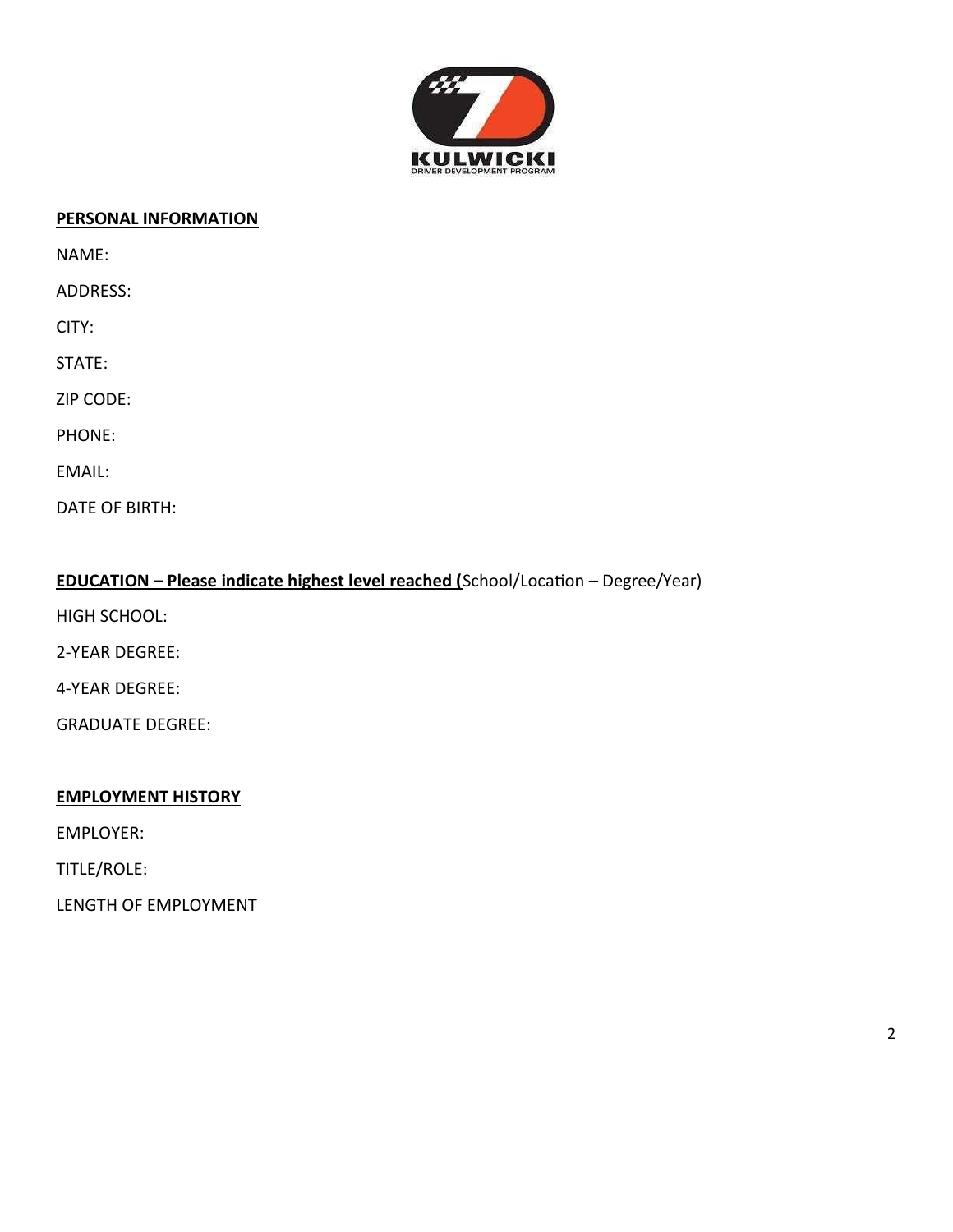

#### COMMUNITY ENGAGEMENT

In 2021, each KDDP driver will be required to work with ONE community organization during the season. If selected, which organization would you work with and why?

#### RACING EXPERIENCE

Where and what did you race in 2020? (Series, track, type of car)

## WHAT IS YOUR GREATEST ACCOMPLISHMENT IN RACING TO DATE?

DESCRIBE 2021 RACING PLANS (series, track, type of car, number of races - be specific as possible):